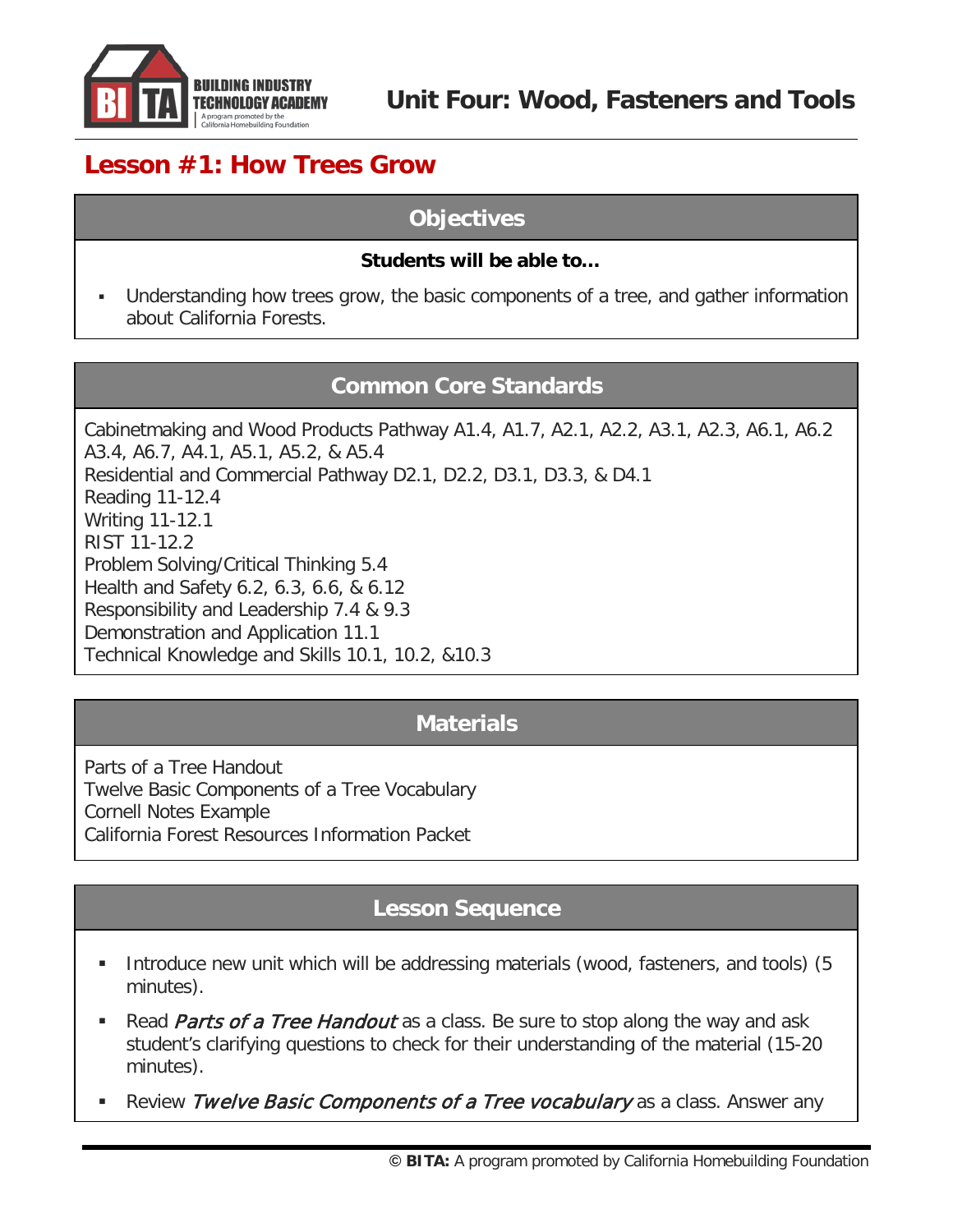questions regarding vocabulary as needed (10 minutes).

- Go over *Cornell Notes example* as a class. Let students know that they will be using Cornell notes for a note taking strategy (5 minutes)
- Begin reading *California Forest Resources Information Packet*. Instruct students to use the Cornell notes to take notes while reading this information. (10-15 minutes)

#### **Assessment**

Check for understanding while reading information about parts of a tree and vocabulary.

#### **Accommodations/Modifications**

Highlight Important Information for Students on Reading Handouts One-on-One Support Peer Support Provide A Copy of Cornell Notes Already Filled Out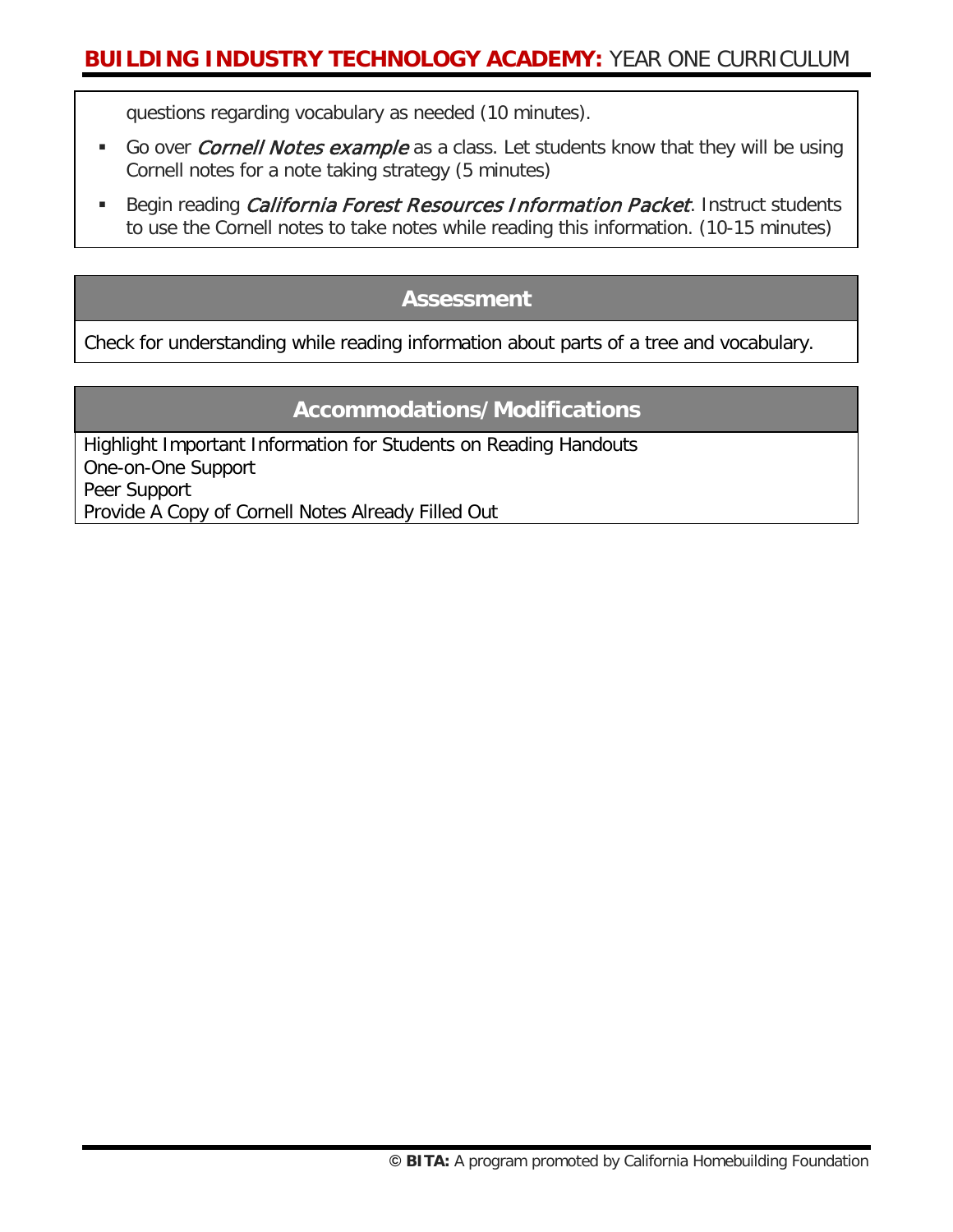#### **Parts of a Tree Handout**

**Question:** If you make a mark on a tree's trunk, will the mark move higher off the ground, as the tree gets taller?

**Answer:** No. Height growth happens only at the ends of branches. The trunk does not stretch out as the tree grows. A tree grows two ways: branches and roots grow longer from buds and the trunk and branches grow wider thanks to an incredibly thin layer of cells located just under the bark.

**Trees Grow UP -**Trees grow taller when new cells (buds) are produced at the tips of the branches, causing the branches to grow longer.

**Trees grow OUT -**Tree trunks and branches grow thicker as new cells are added beneath the bark. These cells make up vessels, called **xylem and phloem** that carry water and food throughout the tree. **Xylem** carries water and nutrients from the roots up to the leaves. Active xylem is called **sapwood**. Old xylem no longer carries water. It forms the **heartwood** of the tree and may be a different color from the sapwood. **Phloem,** also called inner bark, carries food from the leaves to the branches, trunk and roots. Outside the phloem is the outer bark, which protects the tree from injury. The **cambium** is found between the phloem and xylem. If you looked at a tree stump, you could not see the cambium, because it is only one cell layer thick. The cambium's job is to make new xylem and phloem cells.

**Trees Grow DOWN -** Tree **roots** grow from specialized tissue at their tips. **Roots** anchor a tree in the soil and absorb the water and nutrients a tree need. Most of a tree's roots are found in the top two feet of soil, even when the tree is very large. Root hairs near the growing tips take in water from the soil. You'd need a microscope to see these tiny, tube-like hairs; yet, in a large tree, they can absorb hundreds of gallons of water each day. Surprisingly, only a small amount of this water is used in photosynthesis. The rest is released from the leaves in a process called transpiration.



**HOW A TREE GROWS**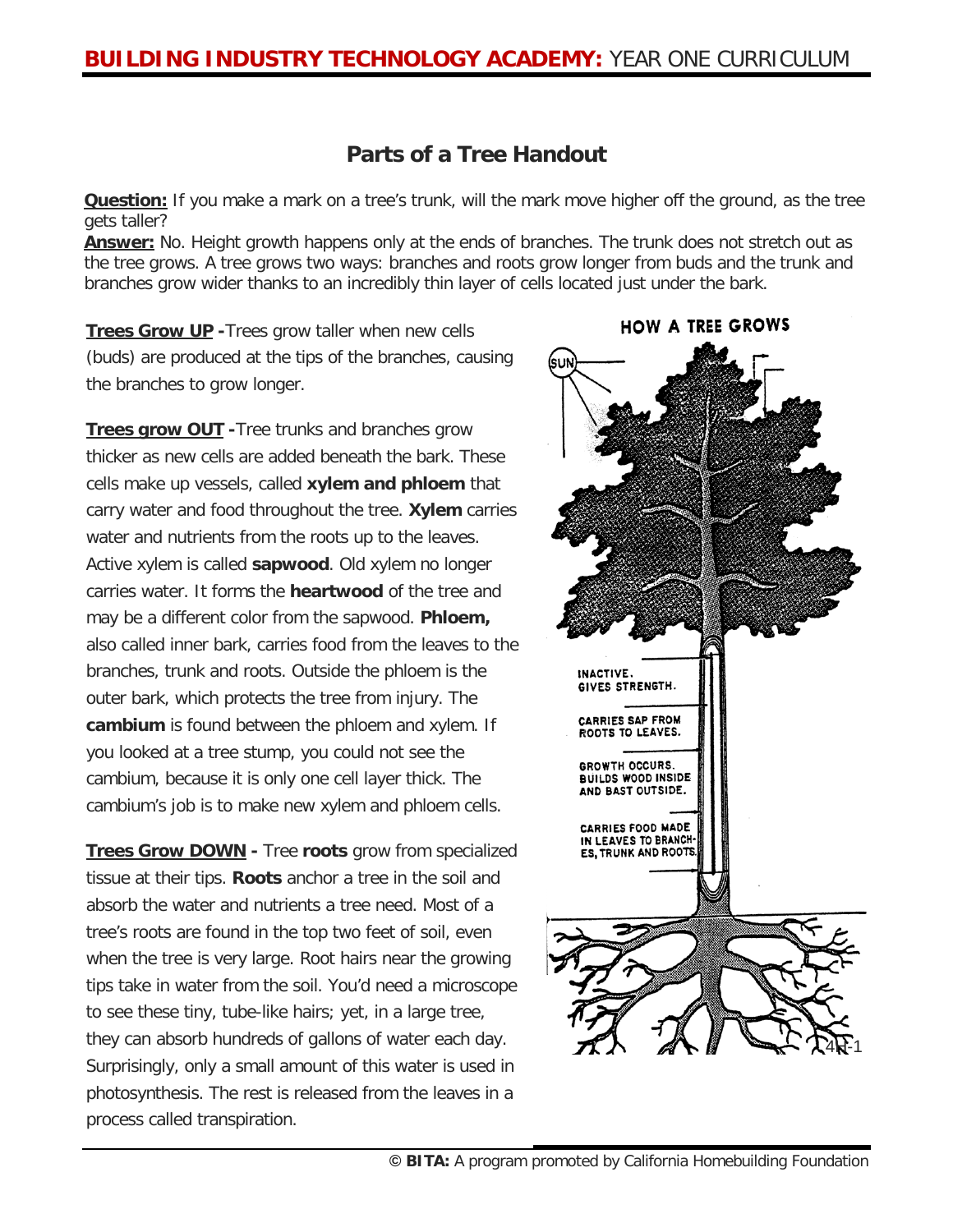#### **Parts of a Tree**

#### **Tree Parts and How They "Work"**

In addition to having leaves and roots, trees have special layers in their trunk and branches that help them move nutrients and water to every part of the tree. The trunk and branches also contain a growing layer of cells that create the tree's annual growth rings, making the trunk, branches, and roots thicker each year.

Although there are thousands of different kinds of trees in the world, most trees work the same way. Here's a look at how the parts of a tree work together to help a tree get the food, water, and minerals it needs to survive.

**A. The Trunk:** The trunk of a tree is important for two reasons: First, it acts as a support rod, giving the tree its shape and strength. Second, it acts as the central "plumbing system" in a tree, forming a network of tubes that carries water and minerals up from the roots to the leaves, and food (sugar) from the leaves down to the branches, trunk, and roots. The easiest way to see how a tree works is to look at a cross section of the trunk. Look at the diagram to see the six main layers and what each layer does.



**1) Bark:** The outer layer of the trunk (and branches) is called the outer bark or just the bark. Its texture, thickness, and flexibility depend on the type of tree. Although bark looks different from tree to tree, it serves the same purpose—to protect the tree from injury and disease. Some trees have very thick bark that helps prevent damage from fires. Others have bad-tasting chemicals in their bark that discourage hungry insects. And some bark is covered with spines or thorns that keep browsing mammals away.

**2) Phloem:** The layer next to the outer bark is called the inner bark or phloem (FLOW-um). The phloem acts as a food supply line from the leaves to the rest of the tree. Sap (water containing dissolved sugars and nutrients) travels down from the leaves through channels in the phloem to the branches, trunk and roots, supplying all the living parts of the tree with food. If you were to cut a band around the trunk through the bark and phloem, the tree would probably die. That's because the phloem would be severed, and food could no longer flow to the lower trunk and roots.

**3) Cambium**: Next to the phloem is a very thin layer called the cambium. It is often only one or two cells thick, and you need a microscope to see it well. The cambium is a growth layer of the tree making new cells during the growing season that become part of the phloem, part of the xylem (see below) or more cambium. The cambium is what makes the trunk, branches and roots grow thicker.

**4) Sapwood/Xylem**: The layer next to the cambium is called the sapwood or xylem. Each year the cambium adds new layers of woody tissue; the sapwood is made up of the youngest layers of wood. The sapwood is a network of thick-walled cells that forms a pipeline, carrying water and minerals up the tree from the roots to the leaves and other parts of the tree. The sapwood also stores nutrients and transports them across the tree, from one part to another.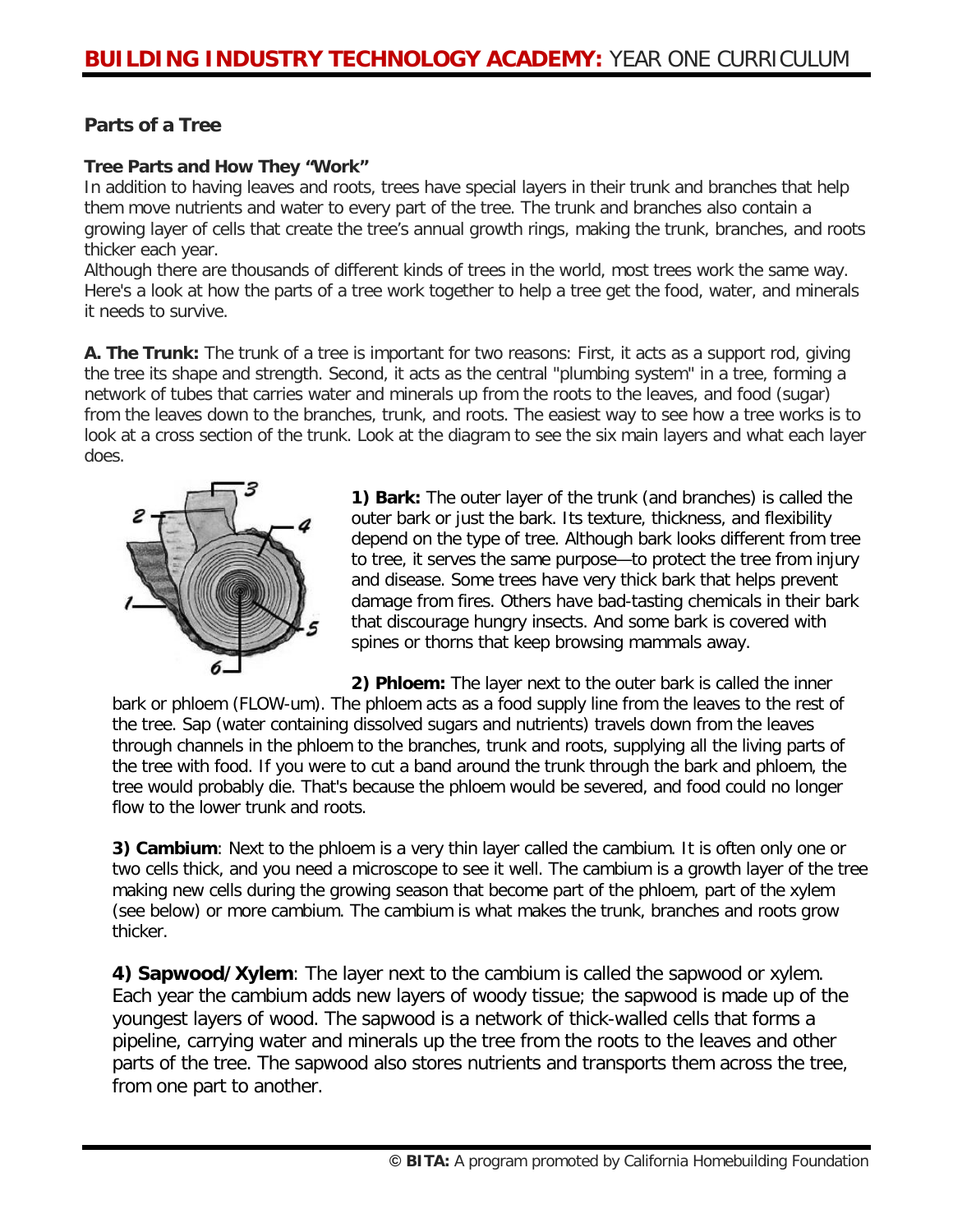**5) Heartwood:** Most of the trunk in an old tree is dead wood called heartwood. The heartwood is old xylem that no longer transports water and minerals up the tree. (After a few years the sapwood in most trees gets filled in with resin-like material and slowly changes into heartwood. The new xylem is the only part of the wood that works as a transport system.) The heartwood is often much darker in color than the sapwood. The heartwood gives the tree support, but sometimes it rots away leaving a hollow, living tree.

**6) The pith** is the central core of the tree (missing in many species). It is the inner most part of the tree and hence the oldest part. When the tree becomes old, the pith dies and becomes fibrous and dark. It varies in size and shape.

**B. The Roots:** A tree's roots are long, underground branches that spread out to help anchor the tree and to absorb water and nutrients from the soil. Some trees have long taproots that reach straight down for 15 feet (4.5 m) or more. Other trees have more shallow root systems that lay closer to the surface of the ground. Large taproots and lateral roots branch into smaller and smaller roots. An average tree has millions of these small rootlets, each covered with thousands of fine root hairs. The root hairs can easily soak up water and dissolved minerals because the rootlets lie very close to the surface where water and nutrients are found.

**C. The Leaves:** From skinny pine needles to broad palm leaves, all tree leaves serve the same purpose—to make food for the tree. The



Root structure

leaves are the food factories of a tree. They contain chlorophyll, which facilitates photosynthesis and gives leaves their green color. Through a process called photosynthesis, leaves use the sun's energy to convert carbon dioxide from the atmosphere and water from the soil into sugar and oxygen. The sugar, which is the tree's food, is either used or stored in the branches, trunk and roots. The oxygen is released into the atmosphere.

**D. The Crown**: which consists of the leaves and branches at the top of a tree, plays an important role in filtering dust and other particles from the air. It also helps cool the air by providing shade and reduces the impact of raindrops on the soil below.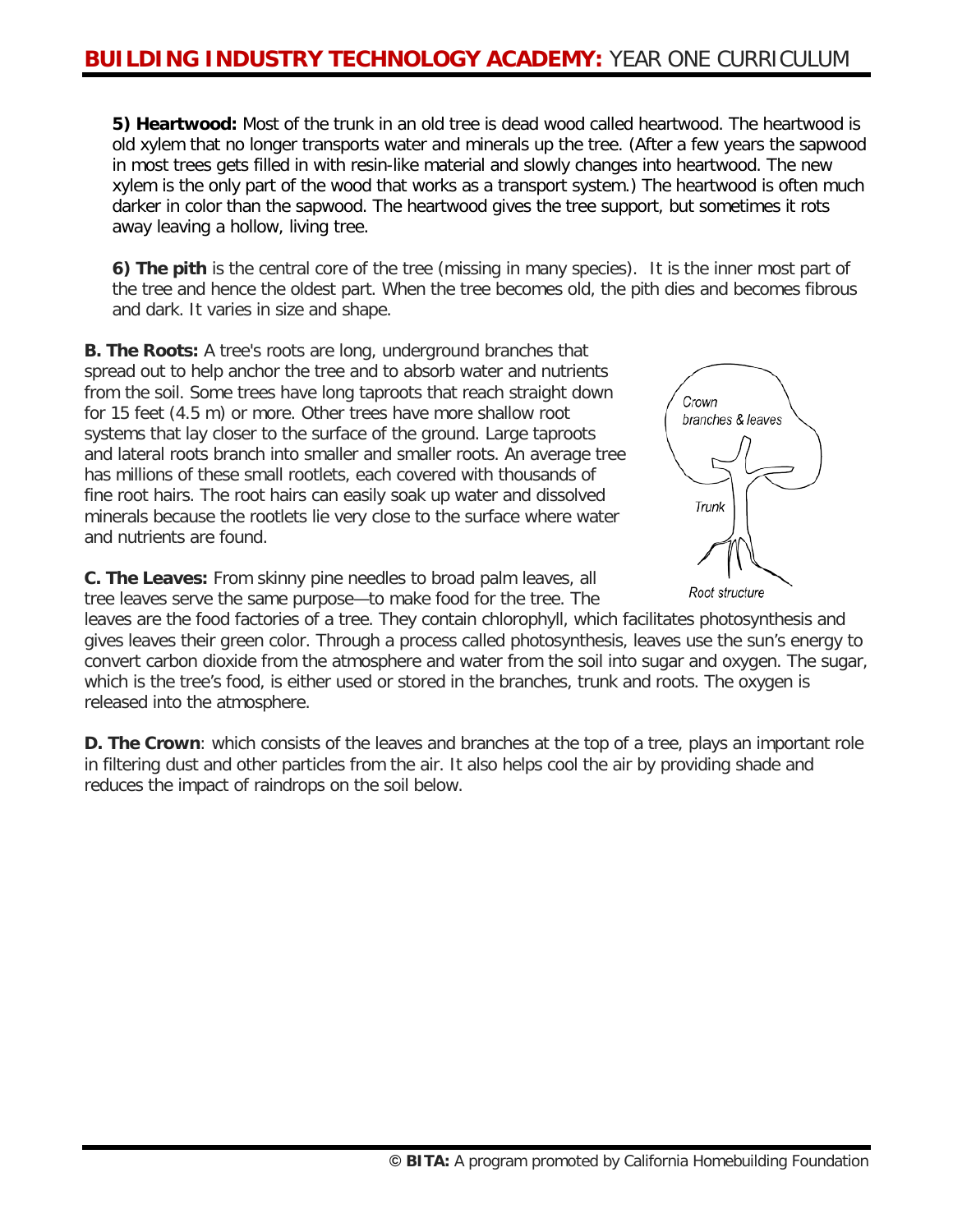#### **What's wood like?**

The inner structure of a tree makes wood what it is, what it looks like, how it behaves, and what we can use it for. There are hundreds of different species of trees, so generalizing about something called "wood" isn't always that helpful: balsa wood is different from oak, which isn't quite the same as hazel, which is different again from walnut. Having said that, different types of wood have more in common with one another than with, say, metals, ceramics, and plastics.

#### **Hardwoods and Softwoods**

Wood is divided into two distinct kinds called hardwood and softwood, though confusingly the names don't always refer to its actual hardness or softness:

**Hardwoods** are ones that come from broad-leaved (deciduous) trees (those that drop their leaves each fall, also known as angiosperms, because their seeds are encased in fruits or pods). Examples include ash, beech, birch, mahogany, maple, oak, teak, and walnut.

**Softwoods** come from evergreen (coniferous) trees (those that have needles and cones and retain them year-round, also called gymnosperms. Examples include cedar, cypress, fir, pine, spruce, and redwood.

It's generally true that hardwoods are harder than softwoods, but not always. Balsa is the best-known example of a hardwood that is actually very soft. Hardwoods have lovely, attractive grains and are used for such things as making fine furniture and decorative woodwork, whereas softwoods often come from very tall, straight trees, and are better suited for construction work (in the form of planks, poles, and so on).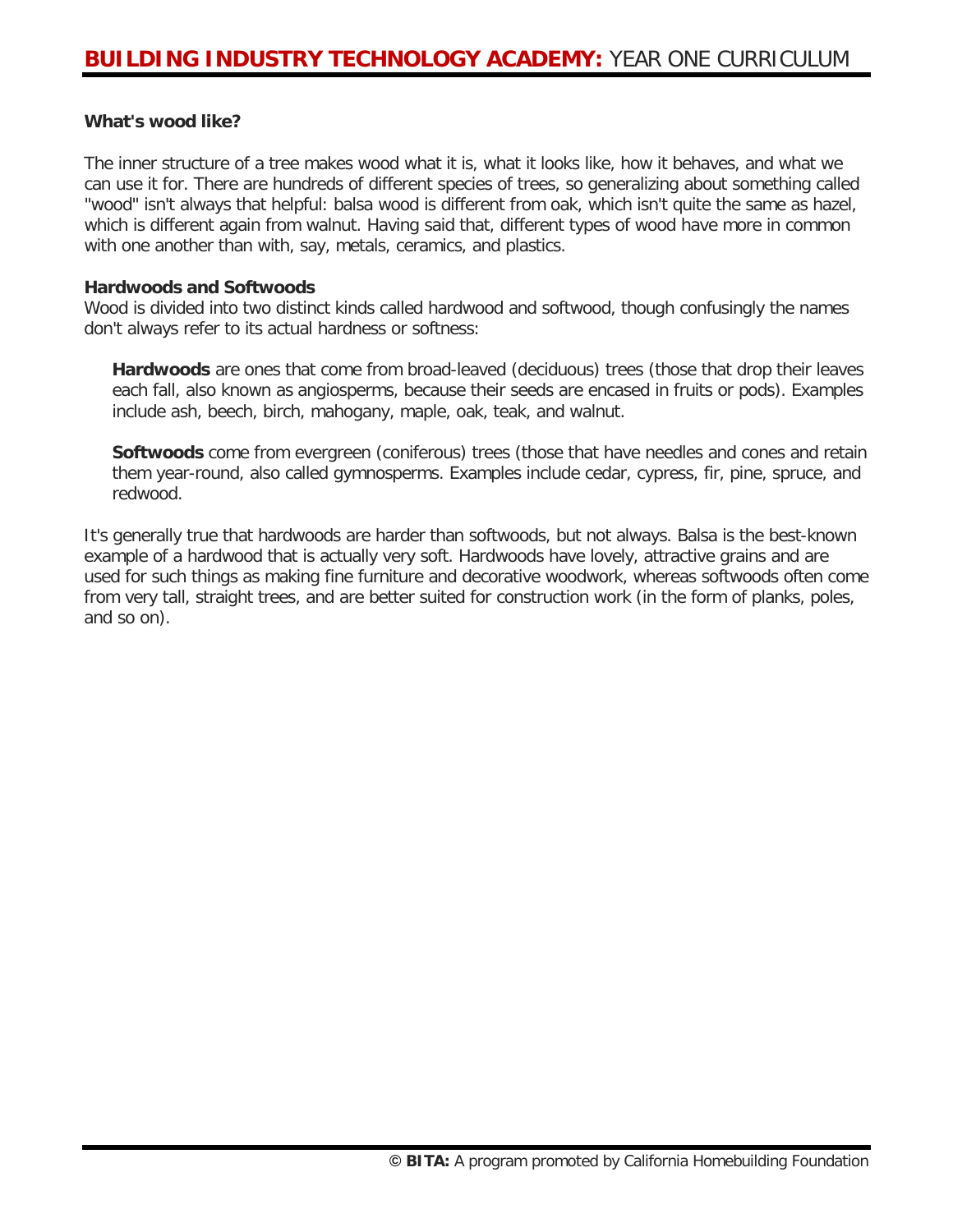#### **Twelve Basic Components of a Tree Vocabulary**

- 1. **Roots:** Organs that pick-up water and nutrients from the soil. They manufacture chemicals, store energy, and provide support for the tree.
- 2. **Trunk:** In botany, the term trunk refers to the main structural component of a tree. It is supported by the roots and in turn supports the branches.
- 3. **Crown:** Upper portion of a tree that includes the branches and leaves.
- 4. **Bark:** The outer/protective layer of the tree. It keeps the tree's moisture in, while keeping bugs and microorganisms out.
- 5. **Cambium (layer):** Where new cell growth takes place within a tree.
- 6. **Sapwood:** Carries sap to and from roots and leaves. Usually lighter in color than a tree's heartwood. It can take between 10 and 25 years for sapwood to become heartwood.
- 7. **Phloem:** Phloem cells transport sugars (food) produced by the leaves throughout the tree. Eventually, they become bark.
- 8. **Xylem:** Makes up the woody tissues of a tree. Xylem cells act like miniature pipes, allowing water and nutrients from the roots to climb to the branches and leaves.
- 9. **Heartwood:** Inactive wood found towards the center of a tree. Acts as "column" that provides support for the tree. Usually darker in color than the sapwood.
- 10.**Rings:** A tree grows twice a year; in the spring and in the summer. The spring rings are much lighter in color than the summer rings. We usually count the summer rings when determining a tree's age.
- 11.**Pith:** Dead center of a tree, made up of soft spongy cells.
- 12.**Lignin:** The glue that holds the wood fibers (and thus the tree) together.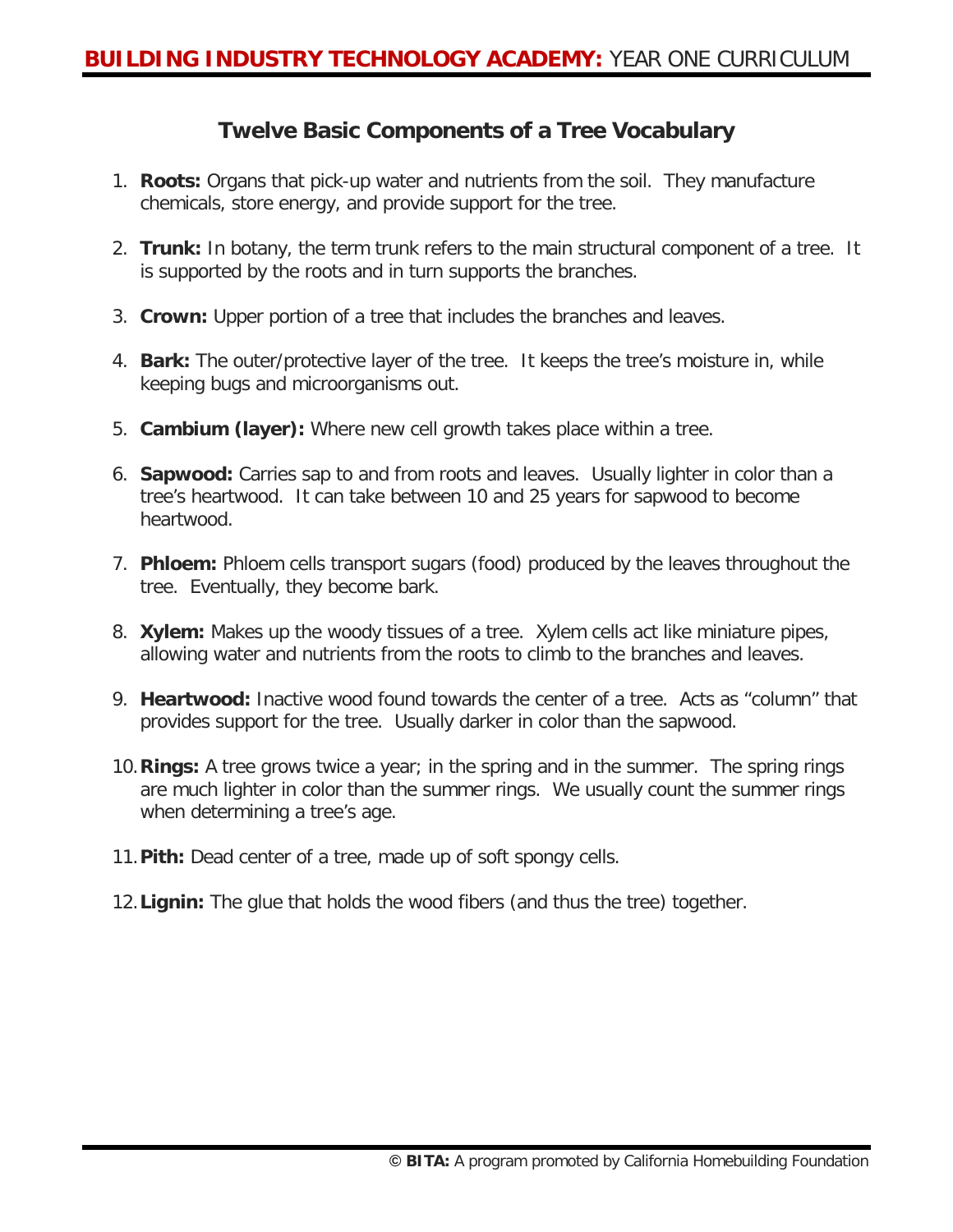|                  | <b>CORNELL NOTES example</b>                                                      |  |
|------------------|-----------------------------------------------------------------------------------|--|
|                  |                                                                                   |  |
|                  |                                                                                   |  |
|                  |                                                                                   |  |
|                  |                                                                                   |  |
| <b>QUESTIONS</b> | <b>NOTES</b>                                                                      |  |
|                  |                                                                                   |  |
|                  | This section of your page is dedicated to lesson                                  |  |
| What's           | time and in class note taking. You might want to                                  |  |
|                  | include:                                                                          |  |
| Who's            | Main points, key words & ideas                                                    |  |
| When's           | Vocabulary                                                                        |  |
| <b>Where's</b>   | Diagrams, charts                                                                  |  |
|                  | <b>Bullet points</b>                                                              |  |
|                  | Concise sentences                                                                 |  |
|                  | Try to leave lines between points so you can add more that                        |  |
|                  | you might have missed.                                                            |  |
|                  | When you go back over your notes highlight main ideas                             |  |
|                  | Circle key words or vocabulary words                                              |  |
|                  |                                                                                   |  |
|                  |                                                                                   |  |
|                  |                                                                                   |  |
|                  | SUMMARY: Write 4 or more sentences describing specific learning from these notes. |  |
|                  |                                                                                   |  |
|                  |                                                                                   |  |
|                  |                                                                                   |  |
|                  |                                                                                   |  |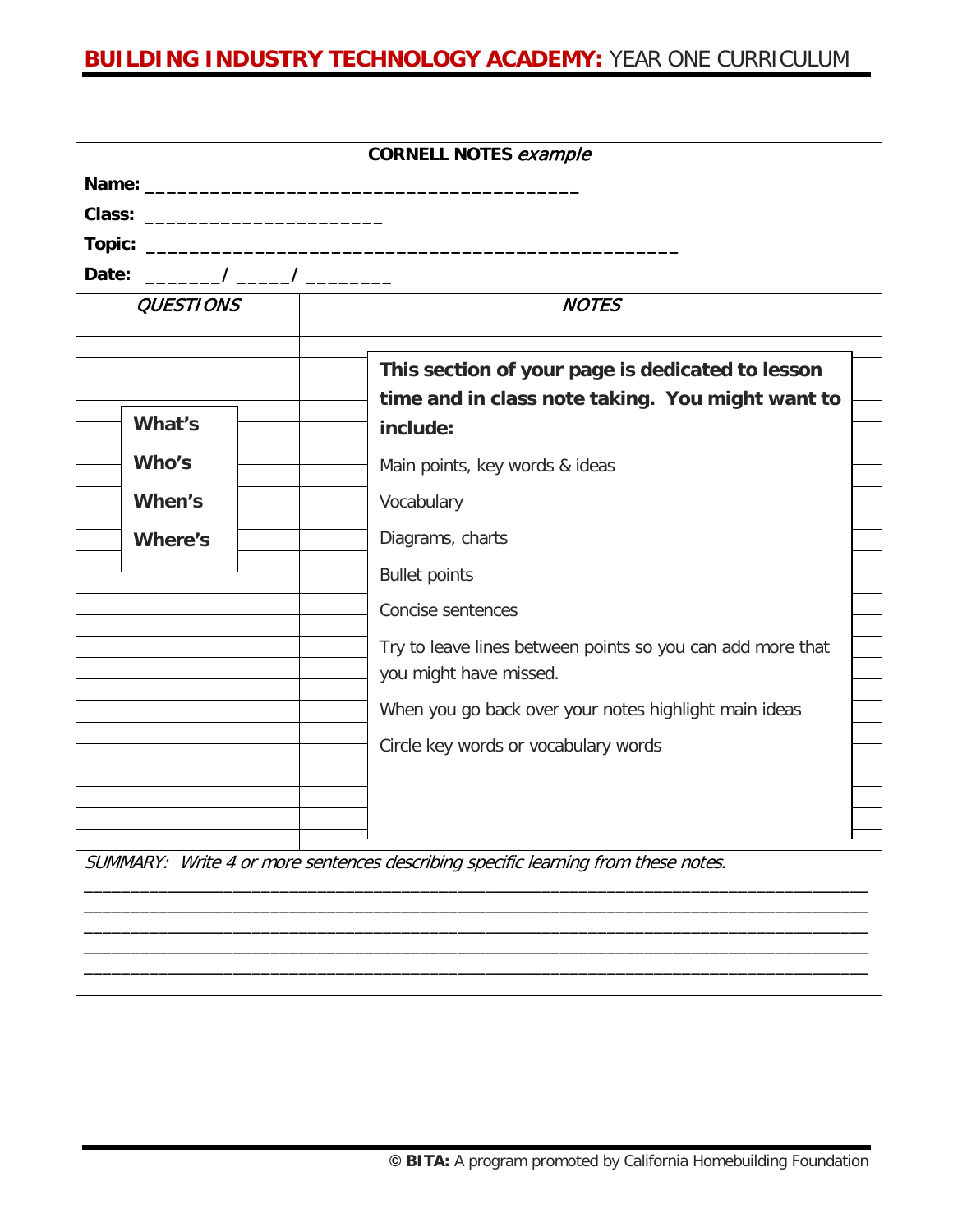# **Natural Resource Fact Sheet** Forest Resources

Information compiled by the California Forest Products Commission

government, 45 percent in private land, and 10 percent held by other public owners and the United States' Bureau of Land Management. Conifers are the largest

 $\mathcal{L}$ 

**Sources** - Nearly one-third of California's 101 million **History** - Long before the arrival of Europeans, Native acres is forests, 45 percent owned by the federal Americans located near forests. They burned and opened up parts of them to provide wood for daily needs, build villages, plant crops, make hunting easier and to protect against enemies. The process helped maintain forest

inhabitants of the forest. Their needles act as leaves, capturing energy from the sun through photosynthesis and converting carbon dioxide and water into sugars used for growth and reproduction. The roots absorb water and nutrients from the soil, transporting them through the trunk to the rest of the tree. The trunk protects the tree and provides support. In spring, a tree grows wood in a ring of large, light cells. In summer, it grows more slowly, forming a ring of darker, smaller cells. Dark rings are counted to tell the age of the tree. Coastal redwood, Douglas-fir, white fir, sugar pine, ponderosa pine and incense cedar form the mainstay of California's forest products industry. California utilizes the equivalent of one 100foot tree per person per year in forest products. In addition to natural regeneration, foresters

**California's Significant Conifers Except**<br>Douglas-fir 83353228 ┑ California Mixed Conifer Douglas Incense Ð Douglas-fir

replant an average of 30 million seedlings annually about one for each person in the state.

Uses - California's forests provide more than just forest products. They provide beauty, sources of recreation, and are home to many Californians and to almost 650 species of fish and wildlife. Forests protect against erosion, purify the air through photosynthesis, and recycle water. Nearly 100% of each tree is used to produce more than 5,000 products. Lumber, furniture, and paper are easily identified wood products. Other items are less obvious. Rayon is cellulose acetate, a by-product of tree fibers. Lignin, which holds tree cells together, is often used as a thickener in baby foods, pet foods and cosmetics. Baked goods sometimes contain torula yeast, derived from sugars in wood pulp. Flavorings and fragrances from tree oils are often used in foods, beverages, cosmetics and medicines. Energy is generated from the wood waste left over from logging and milling lumber. In many cases that energy is used to provide power for the sawmills.

health. Arriving in the 1600s, European settlers respected the forests which gave them building materials and plenty of game. In colonial days, towns often had a liberty tree, under which important decisions were made. A tree was stamped on America's first coins, and trees were sewn on the flags of the first colonies. During the settlement of the West in the mid-1800s, wood was used without much thought to the future. The Gold Rush town of San Francisco was built almost entirely of redwood - even its curbs! Today, California foresters practice sustainable forestry - more trees are grown than are harvested.

Economic Value - California is the third largest producer of forest products in the nation,

after Washington and Oregon. More than 110,000 people work in the lumber, wood products, paper and allied industries in California, earning an annual payroll of approximately \$3.4 billion. The value of California forest products shipments was nearly \$14.4 billion in 1998, much of which staved in the state. Californians consumed more than seven billion board feet of lumber and panel products in 1999. More than 70 percent of those products were imported from other states and countries.

#### For additional information:

California Forest Products Commission 853 Lincoln Way, Suite 208 Auburn, CA 95603 (530) 823-2363 Fax: (530) 823-1850 E-Mail: cfpc@calforests.org Web Site: www.calforests.org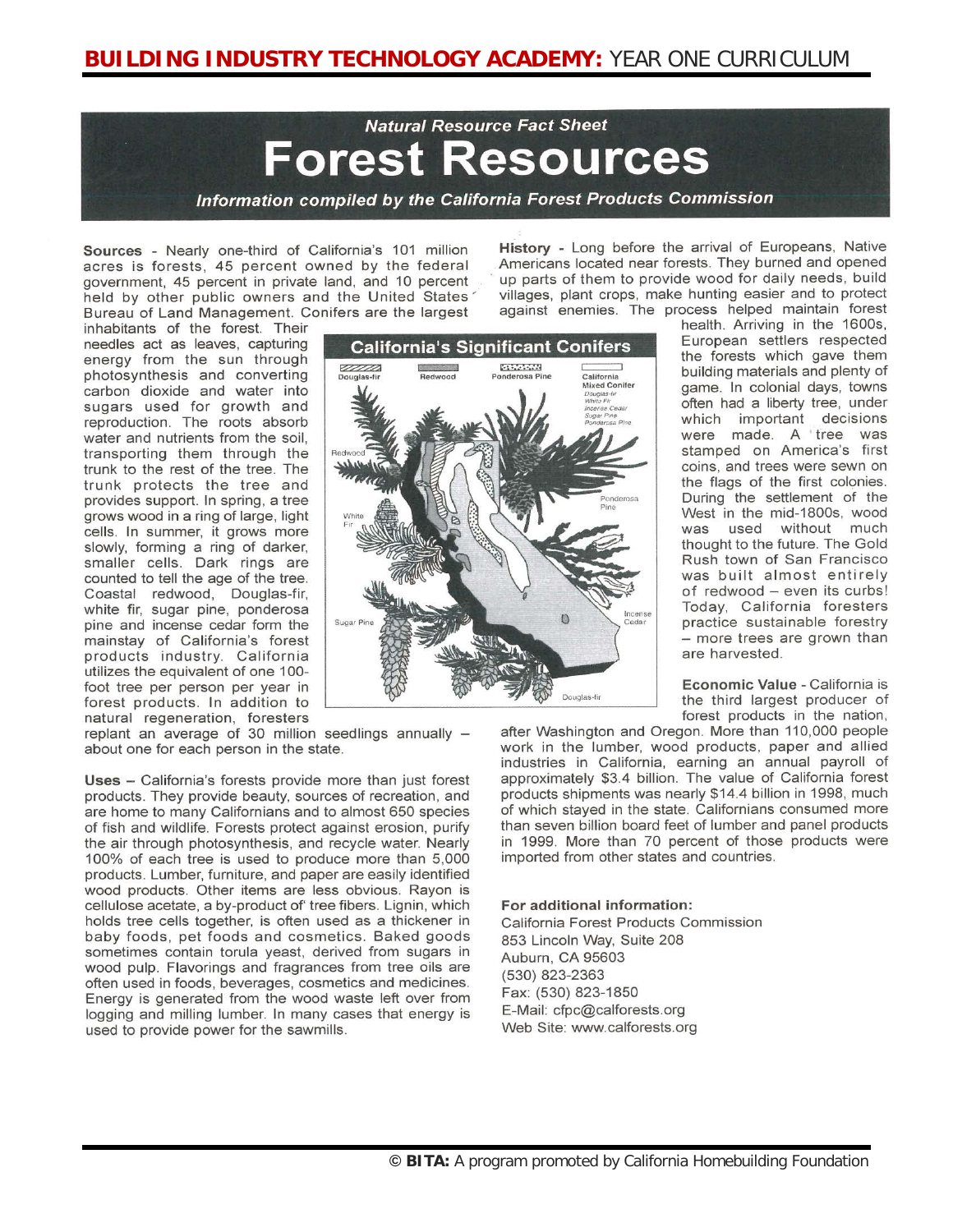|                                     | <b>CORNELL NOTES</b>                                                                 |
|-------------------------------------|--------------------------------------------------------------------------------------|
| <b>QUESTIONS</b>                    | <b>NOTES</b>                                                                         |
|                                     |                                                                                      |
| How are California's<br>Forests     | 45% owned by the federal Government, 45% private land, 10% by other<br>public owners |
| divided up?                         |                                                                                      |
|                                     | Conifers are the largest inhabitants of the forests                                  |
| Parts of the tree and their<br>job  | <b>Needles</b>                                                                       |
|                                     | Roots                                                                                |
|                                     | Trunk                                                                                |
| What trees make up the<br>forest?   |                                                                                      |
| Uses and products of our<br>forests |                                                                                      |
|                                     |                                                                                      |
|                                     |                                                                                      |
|                                     |                                                                                      |
| How have our forests been           |                                                                                      |
| treated? The history                |                                                                                      |
|                                     |                                                                                      |
|                                     |                                                                                      |
|                                     |                                                                                      |
|                                     | SUMMARY: Write 4 or more sentences describing specific learning from these notes.    |
|                                     |                                                                                      |
|                                     |                                                                                      |
|                                     |                                                                                      |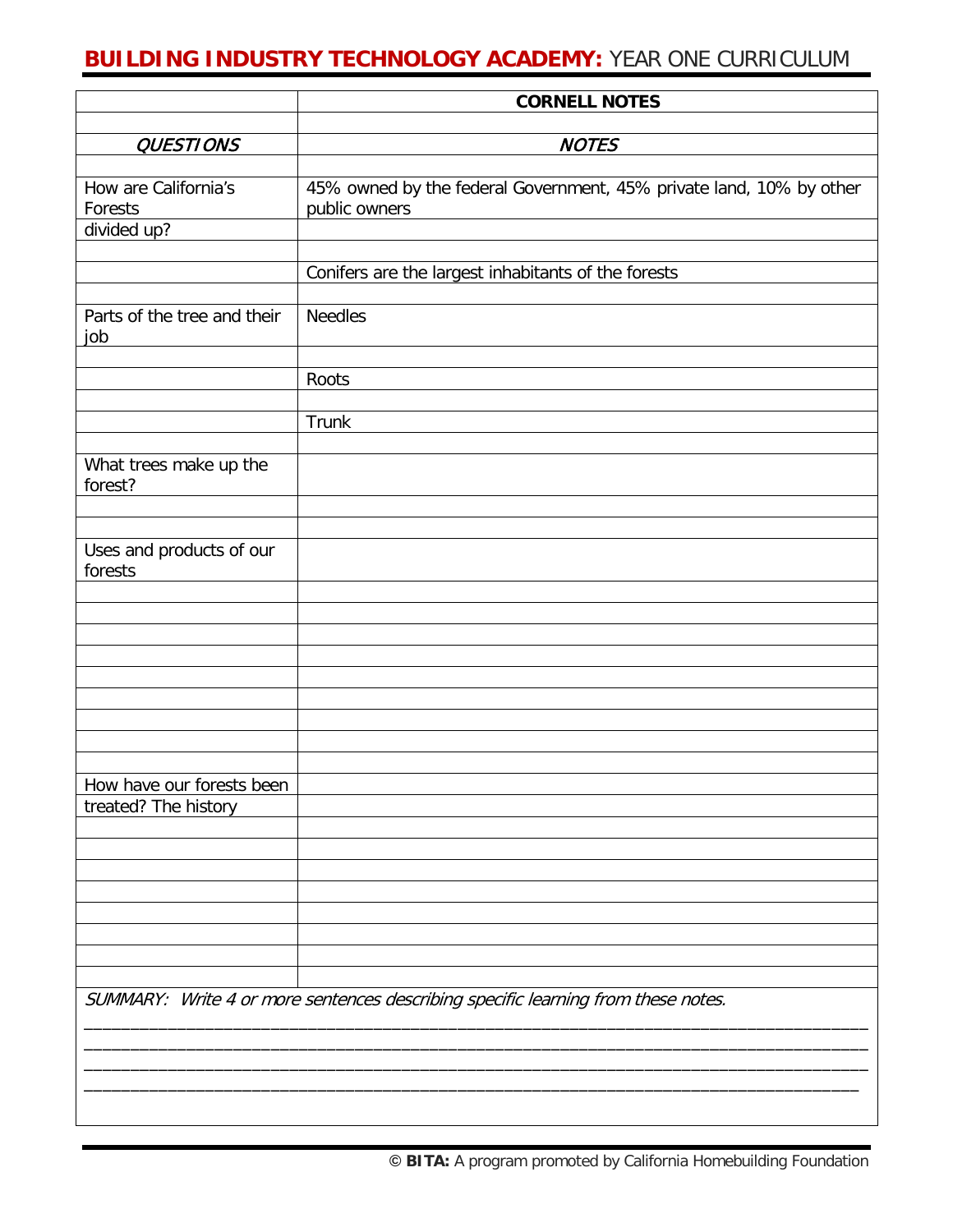### **California Forest Resources**

Directions: Using the "Forest Resources" handout, answer the following questions:

|    | 1. Approximately how much of California is covered in forests? __________________                                                                                                                                 |
|----|-------------------------------------------------------------------------------------------------------------------------------------------------------------------------------------------------------------------|
|    | 2. Where does California rank in the United States as far as lumber production?                                                                                                                                   |
|    | 3. How much of California's lumber is exported outside of the United States? __________                                                                                                                           |
| 4. |                                                                                                                                                                                                                   |
| 5. | List three reasons Native Americans used controlled burns in the forests they inhabited.                                                                                                                          |
|    | 6. How many species of fish and wildlife inhabit California's forests? ________________                                                                                                                           |
|    | 7. About how many forest products come from trees? _____________________________                                                                                                                                  |
| 8. | Name the six main types of conifers used for California wood products.<br>d.<br>е.<br>f.<br><u> 1989 - Johann Stoff, deutscher Stoff, der Stoff, der Stoff, der Stoff, der Stoff, der Stoff, der Stoff, der S</u> |
|    | Extra Credit: Which of the six main types of conifers are known as California's "Big Four"                                                                                                                        |
|    |                                                                                                                                                                                                                   |
|    | b.                                                                                                                                                                                                                |
|    |                                                                                                                                                                                                                   |

d. \_\_\_\_\_\_\_\_\_\_\_\_\_\_\_\_\_\_\_\_\_\_\_\_\_\_\_\_\_\_\_\_\_\_\_\_\_\_\_\_\_\_\_\_\_\_\_\_\_\_\_\_\_\_\_\_